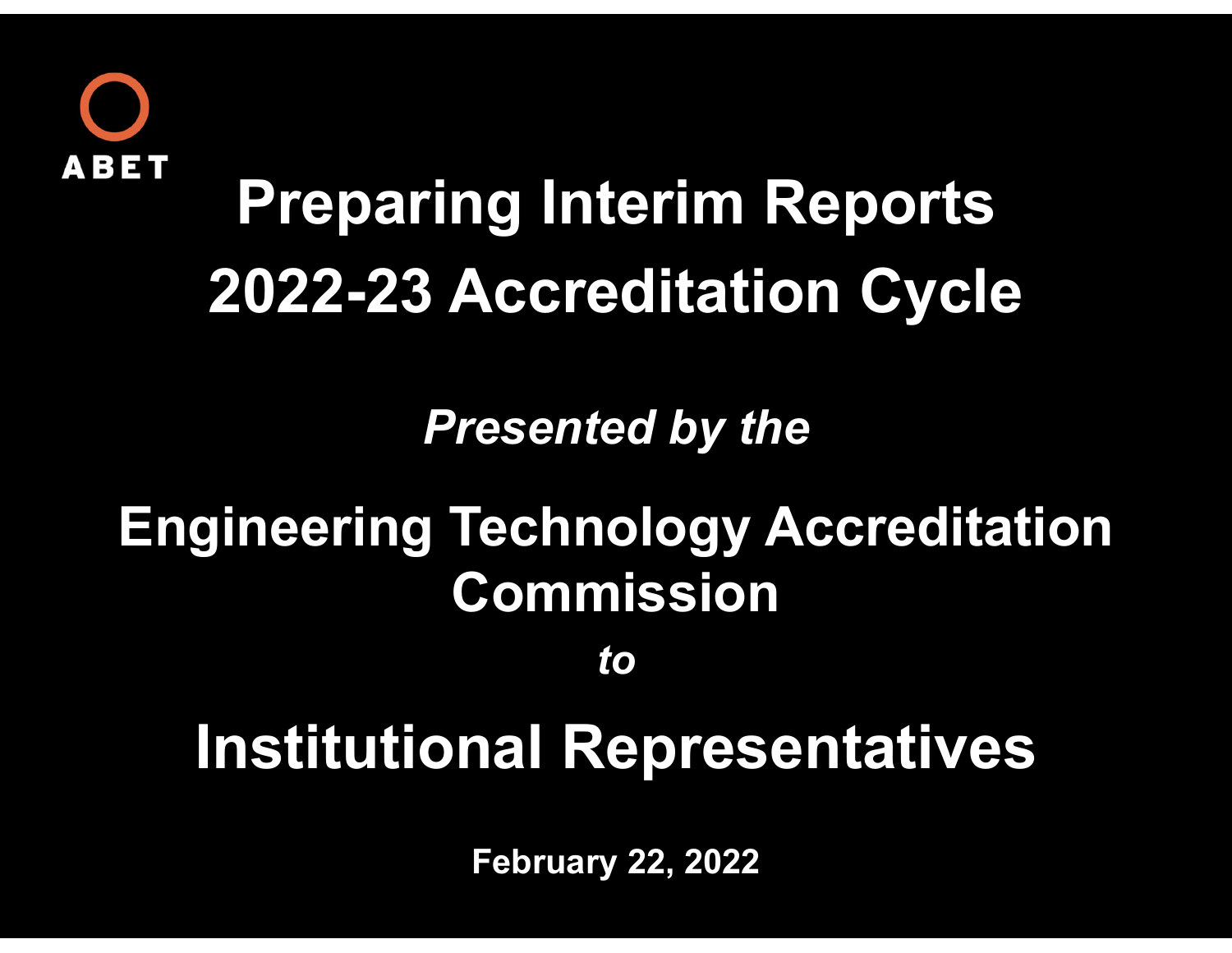### **WELCOME!**

#### We will be recording today's webinar

- The recording and the slides will be available on ABET's public website
- All Institutional Representatives will receive <sup>a</sup> follow‐up email with the link to the recording and slides and instructions to their location on the ABET public website.

#### Q&A

• You have opportunity to ask questions throughout the webinar using the Q&A button at the bottom of your Zoom screen.

We will not be providing technical support during today's webinar. Recordings will be available after webinars arecompleted.



If we are unable to address all your question due to time constraints, please contact your Team Chair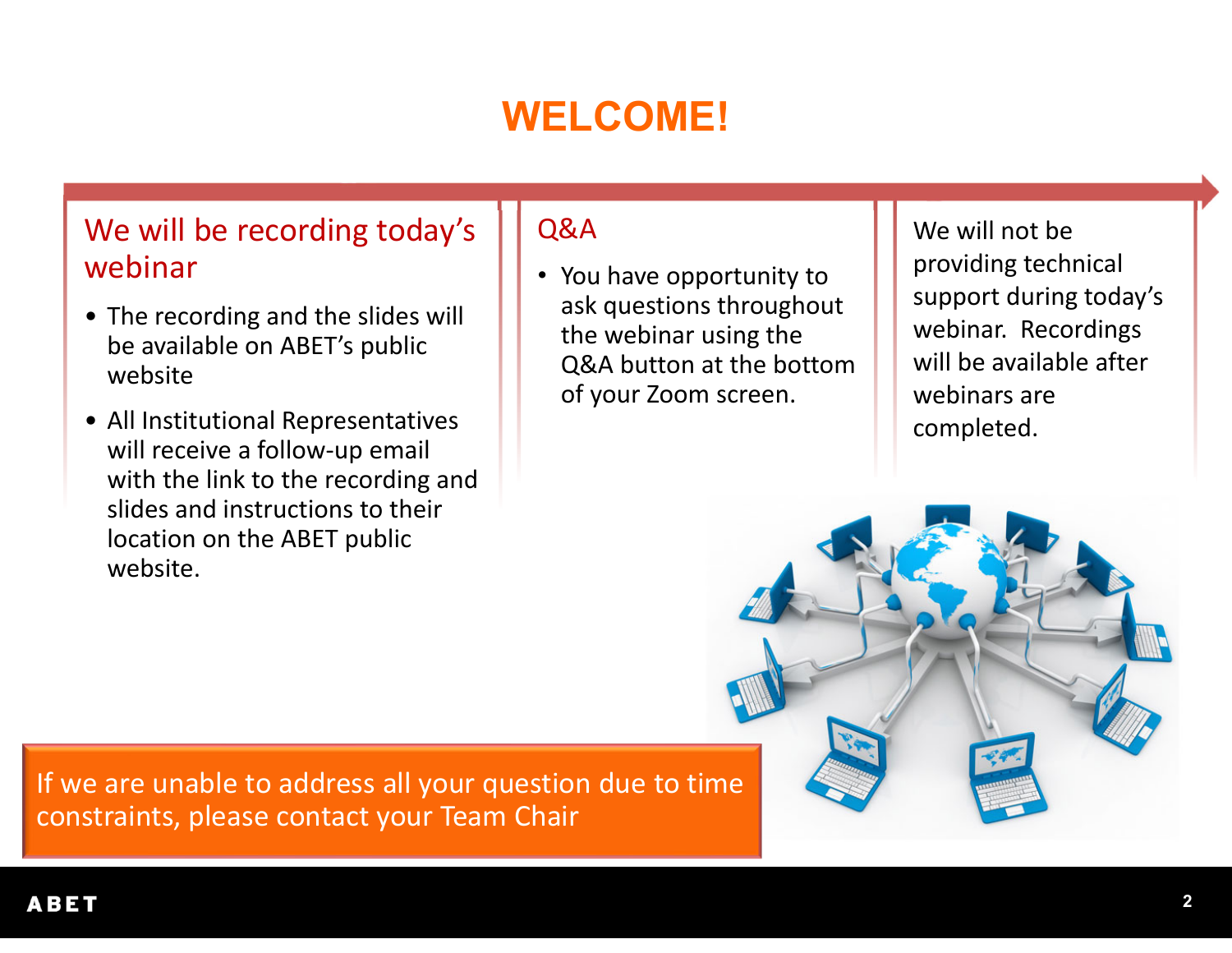## **Introductions & Agenda**



- 1) Interim Review Overview
- 2) Timeline & Process
- 3) Guidance & Expectations
- 4) Examples
- 5) Bonus: Reviews with Visit

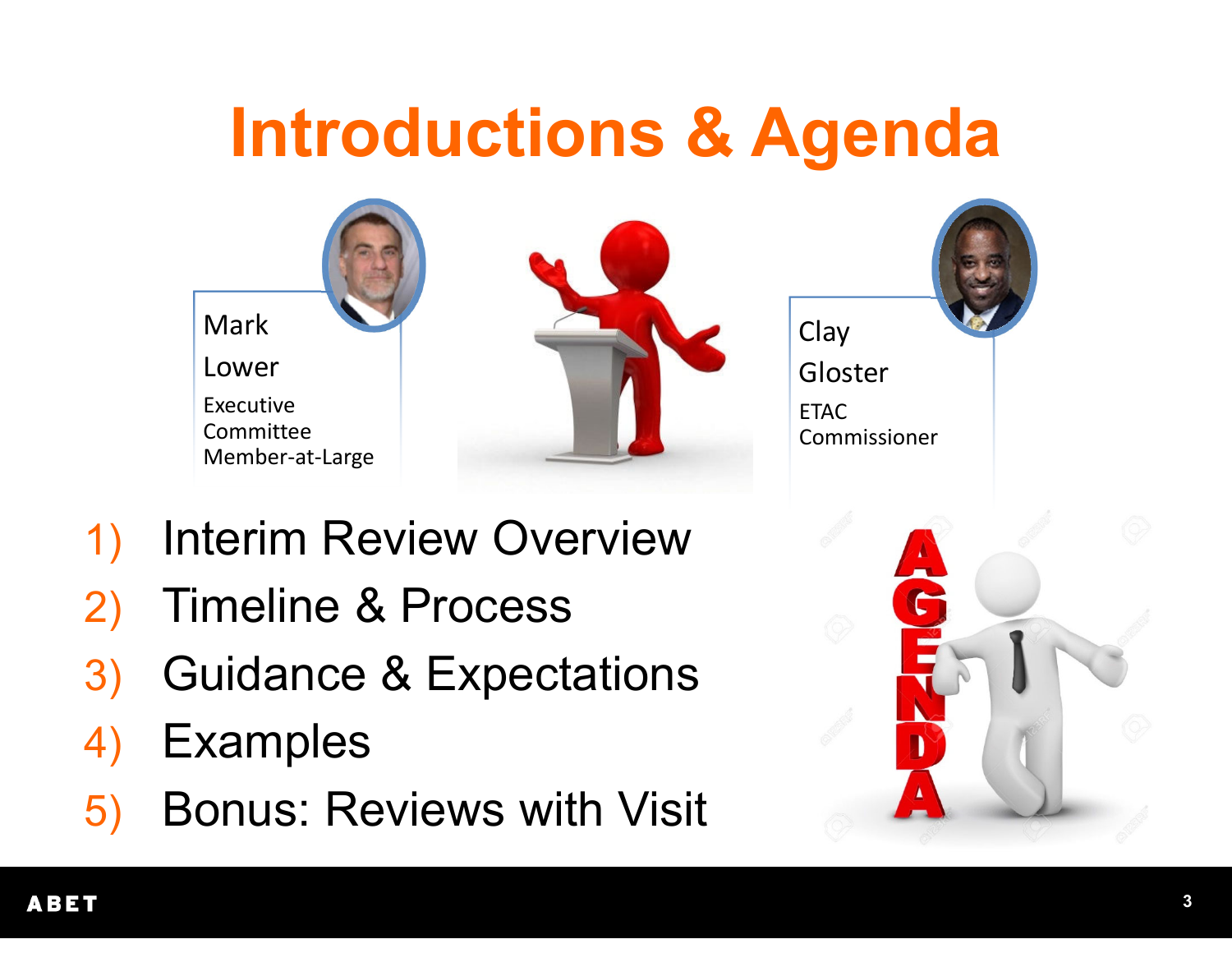### **Interim Reviews: Description, Timeline, and Process**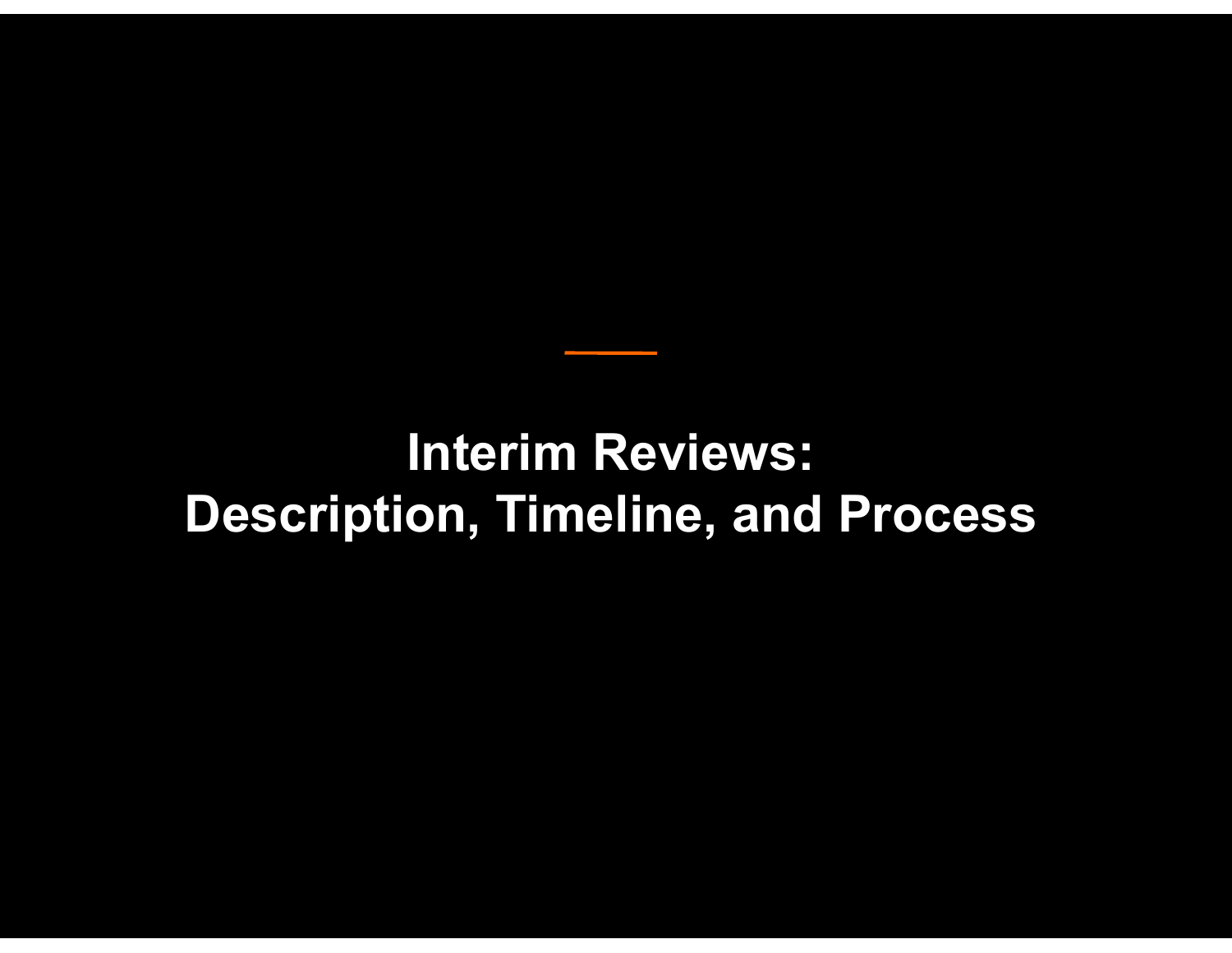## **Description of Interim Reviews**

- $\bullet$  An Interim Review addresses shortcomings (D, W, and C) remaining from the last accreditation action.
	- • Programs submit a focused report that addresses only unresolved shortcomings from previous review (not a comprehensive self-study report addressing all the criteria).
	- • Evaluation is relative to the question: *"Have the shortcomings identified in the last review been resolved?"*
	- $\bullet$  Interim Reviews **may** cite new findings if they become evident in the course of conducting interim review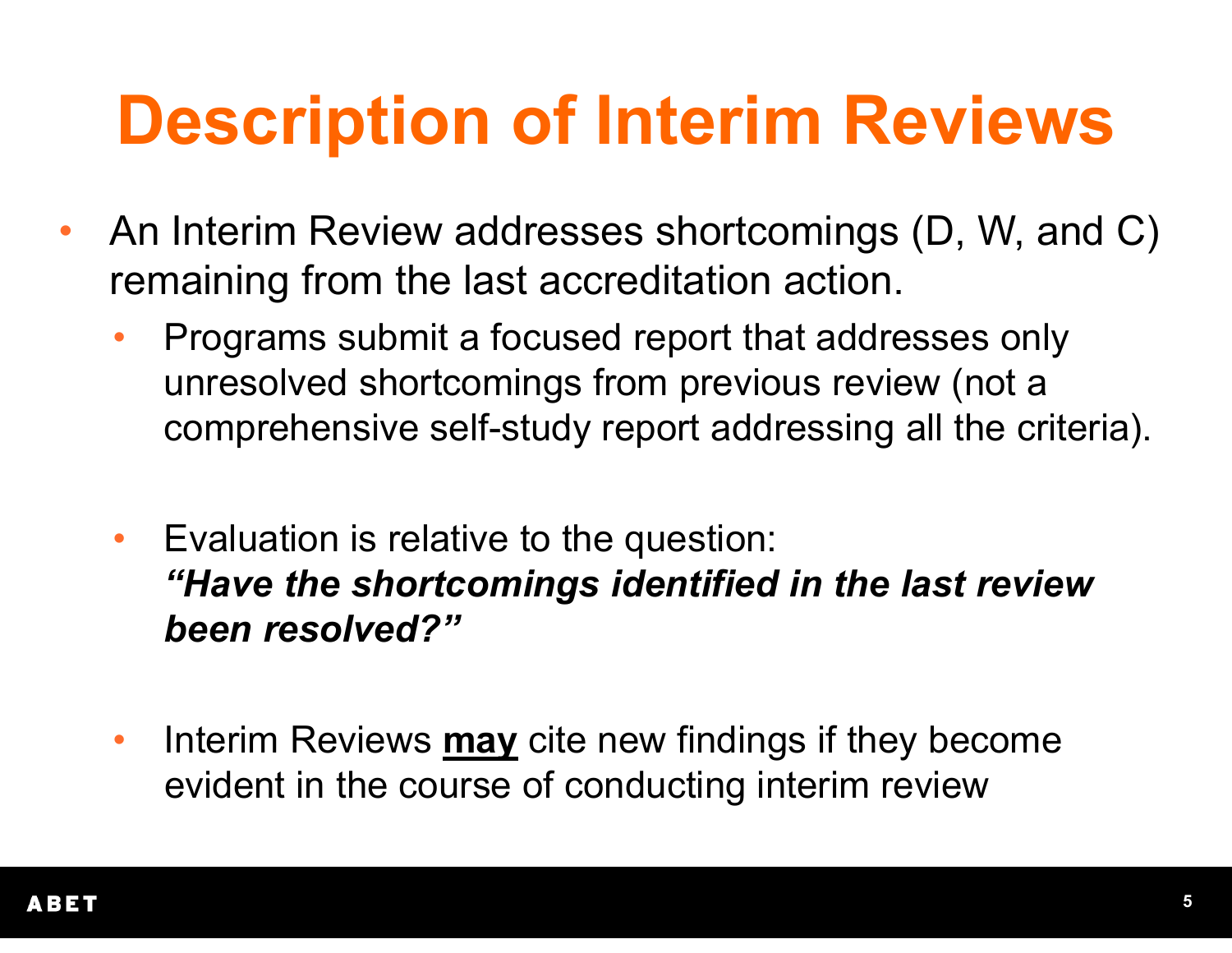# **Interim Review Types**

#### **Reports**

Interim & Show Cause Reports

Institution has programs with prior accreditation actions such that aprogress report will be required to evaluate remedial action

- •• Interim Report (IR) – Program has one or more Weaknesses (no Deficiencies) (most common)
- •• Show Cause Report (SCR) – Program has one or more Deficiencies

#### **Visits**

### Interim and Show Cause Visits

Institution has programs with prior accreditation actions such that an on ‐site review will be necessary to evaluate remedial actions taken by the institution

- •• Interim Visit (IV) – Same criteria as IR
- •• Show Cause Visit (SCV) – Same criteria as **SCR**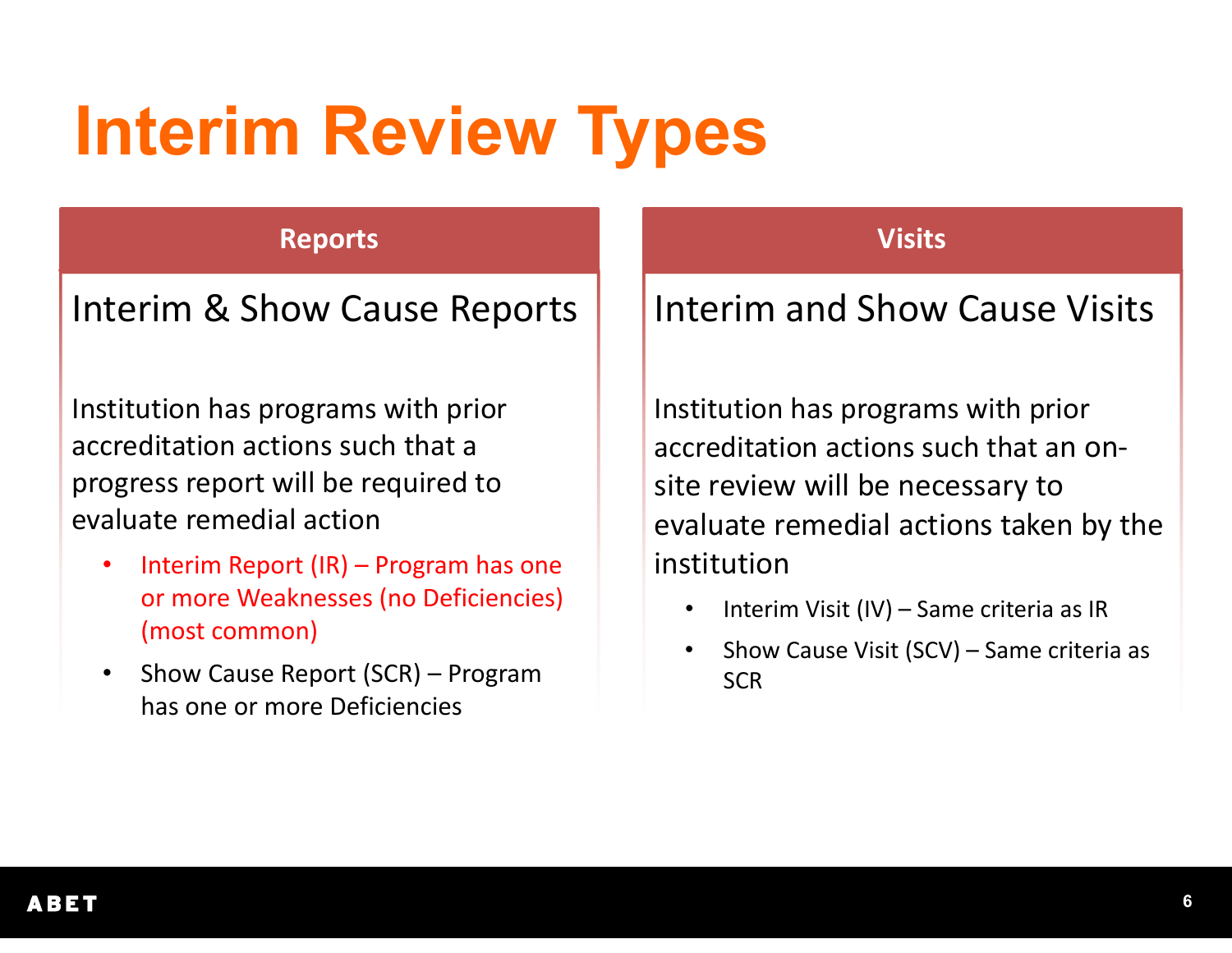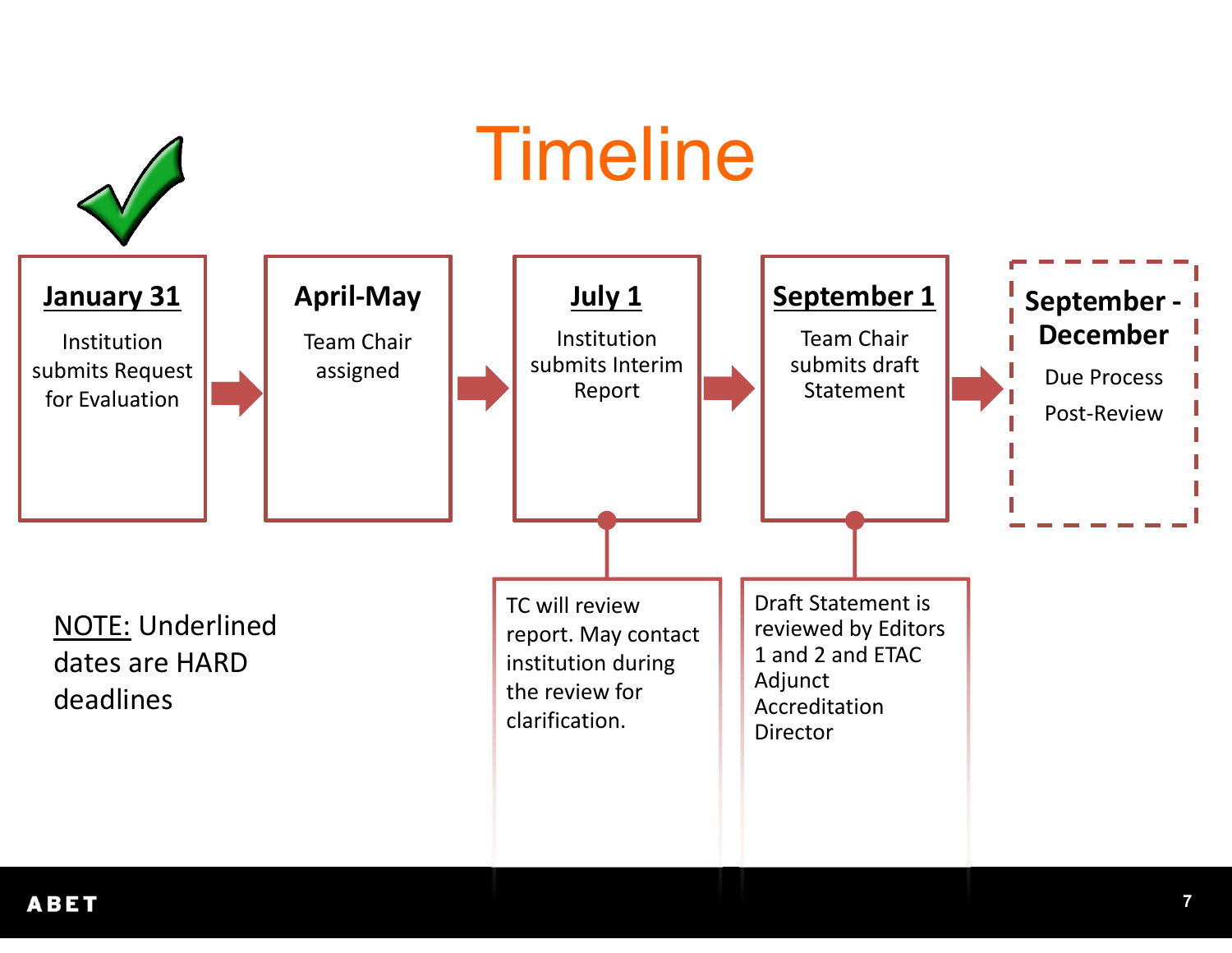## **Post-Review**

#### **Draft Statement**

- $\blacksquare$  $\blacksquare$  Institution will be notified when draft statement is available
- $\blacksquare$  If shortcoming(s) remain, Institution has 30 days to submit due‐ process response
- Post‐30‐day due‐ process information may be submitted only if a 30‐day due‐ process responses is received

#### **Due Process**

#### 30‐Day

Documentation of corrective actions can be submitted as part of the 30‐day response process once the draft report is provided to the institution

#### Post 30-Day

Limited to information not available at the time of the 30‐day due process period

#### **ABET Team Evaluation**

- $\blacksquare$ **E** Institution feedback is a key component in ETAC's continuous improvement efforts
- ٠ ■ Online Team Chair evaluation
- $\blacksquare$ **•** Online PEV evaluation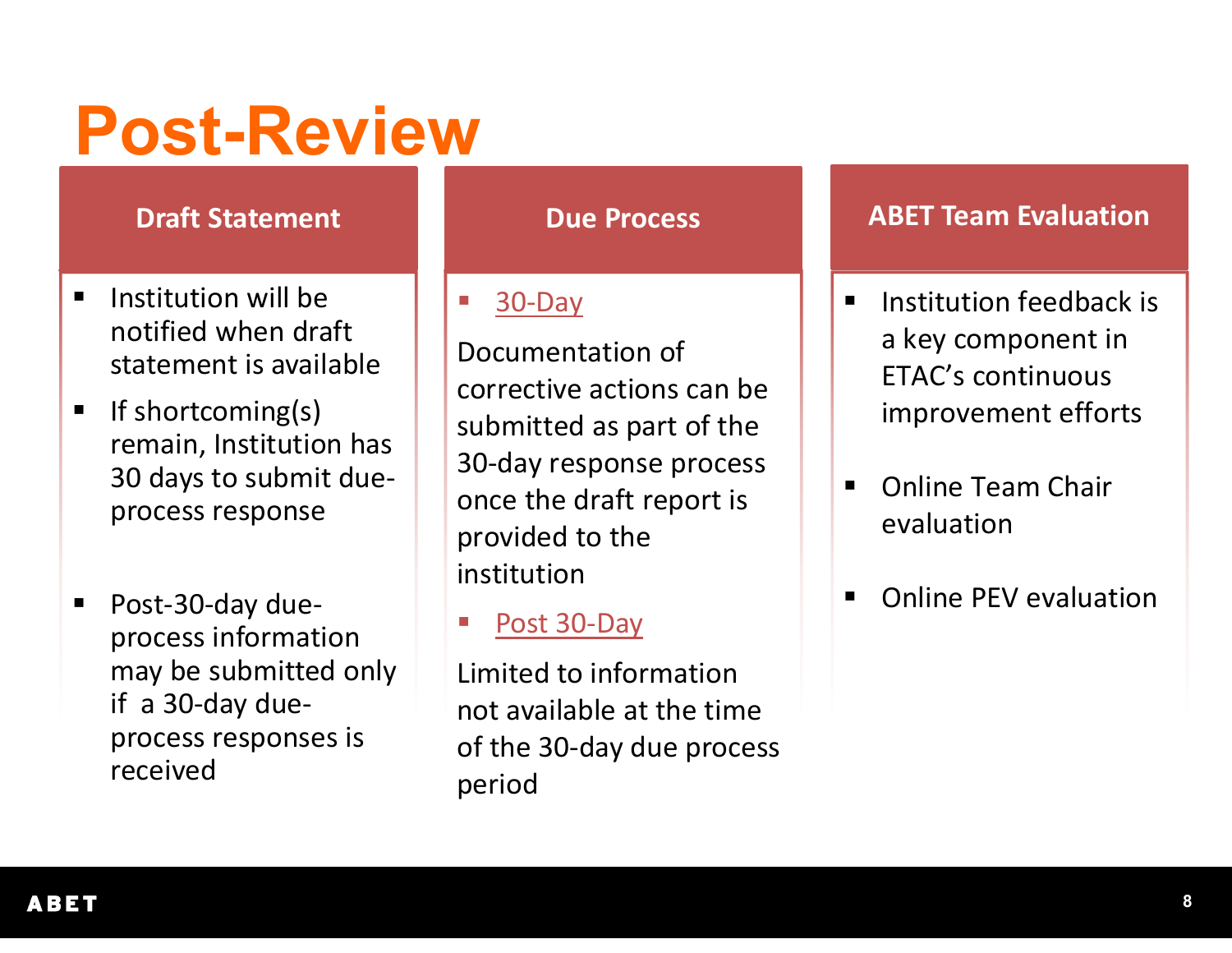### **Guidance & Expectations for Writing Reports**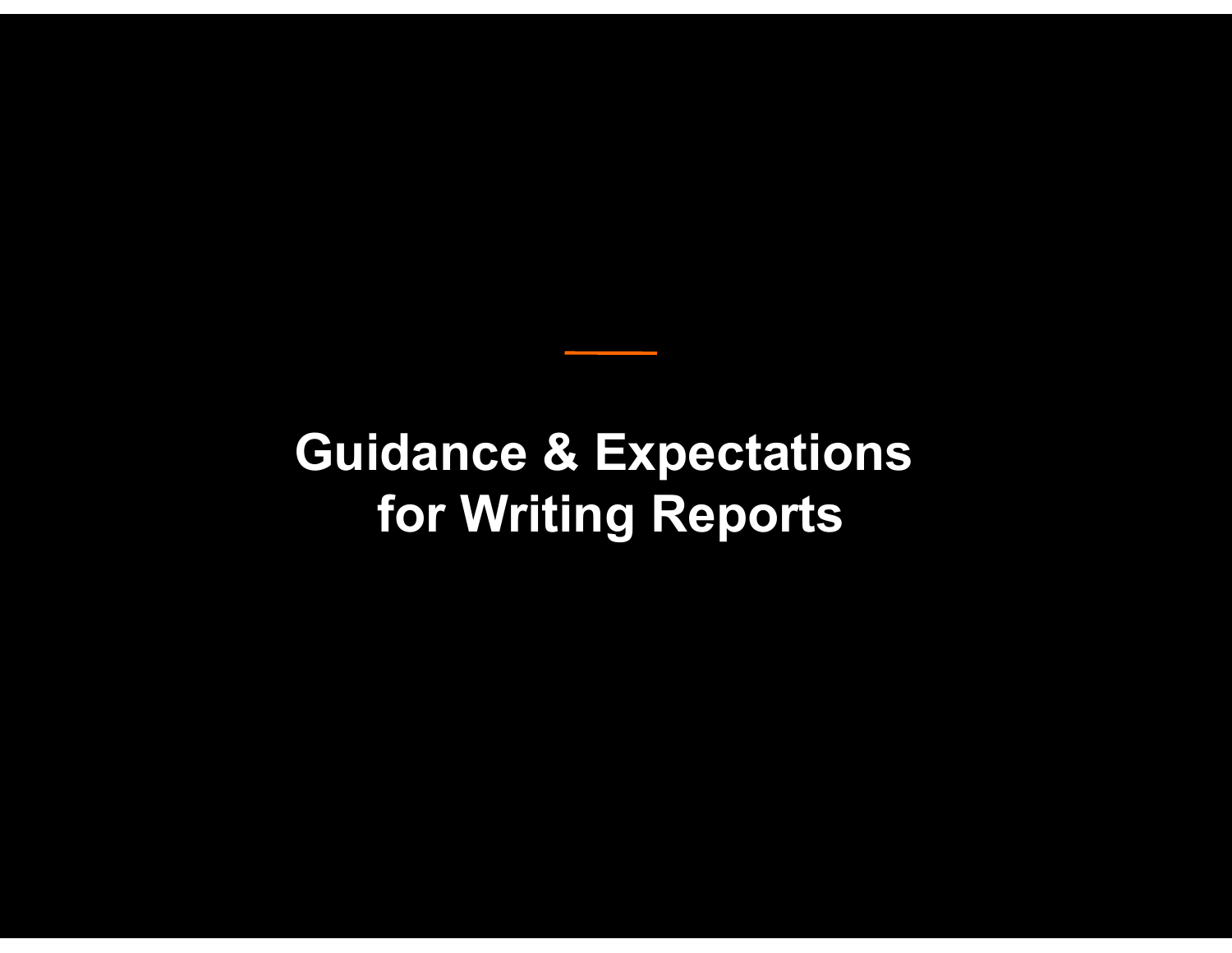## **Review Criteria**

- • All programs under interim review (IR, IV, SCR or SCV) must use criteria from same accreditation year or current criteria. If there are new programs, they will be evaluated using criteria for the current year.
- • Applicable criteria was designated when RFE was filed. RFE may be modified if desired.

| <b>Accreditation Policy and Procedure</b><br><b>Manual</b>                        | <b>General and Program Criteria</b>                                                                |
|-----------------------------------------------------------------------------------|----------------------------------------------------------------------------------------------------|
| Regardless of which criteria are specified,<br>ALWAYS use the <b>current</b> APPM | ABET allows an institution to use either<br>the current criteria (2022-23) OR:                     |
| abet.org/accreditation/accreditation-criteria/                                    | For a first cycle IR or SCR, you may opt<br>to use the relevant applicable criteria<br>$(2020-21)$ |
|                                                                                   | For a second cycle IR, programs may opt<br>to use the relevant applicable criteria<br>$(2018-19)$  |
|                                                                                   |                                                                                                    |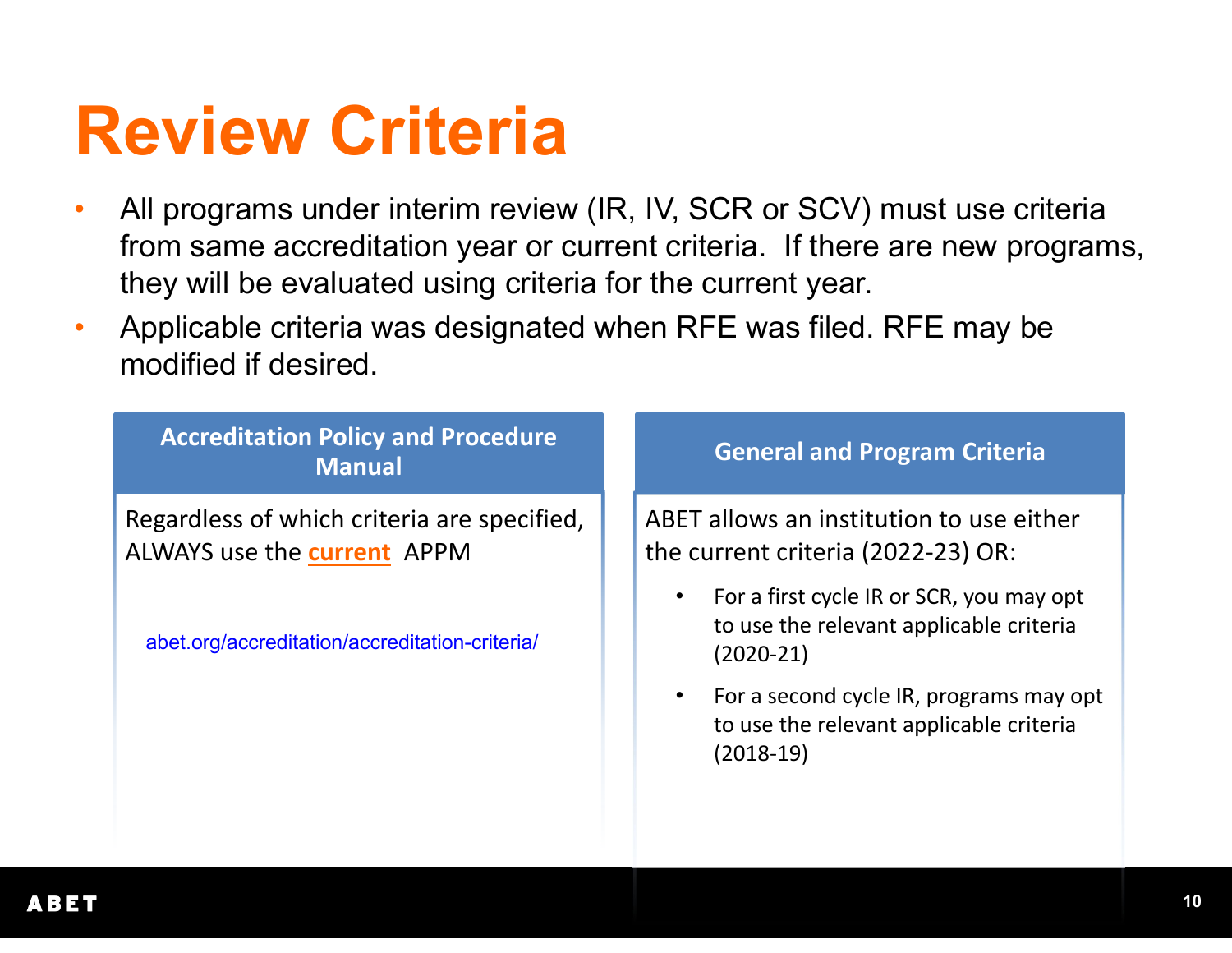### **Guidance on Report Writing & Submission**

| Begin by quoting the shortcoming verbatim from<br>the final statement.                                                                | Any Concerns are part of the Interim review.                                                 |
|---------------------------------------------------------------------------------------------------------------------------------------|----------------------------------------------------------------------------------------------|
| Clearly describe actions taken to resolve the shortcoming                                                                             | They should not be omitted.<br>Focus only on the shortcoming                                 |
| Provide evidence that the shortcoming has been<br>resolved                                                                            | If the body of evidence is large, consider<br>including evidence in an appendix              |
| Note that a plan to do something does not resolve a<br>shortcoming                                                                    | Only provide evidence relevant to the<br>shortcoming                                         |
| Be thorough but concise                                                                                                               | Use T004 IR Questionaire                                                                     |
| Write a separate report for each program that has<br>unresolved shortcomings even if multiple programs have<br>identical shortcomings | Submit reports either as separate files or<br>combine reports for all programs into one file |
| Reports are uploaded into AMS by dean or dean's<br>delegate (not by individual programs)                                              | Submit as pdf READ-ONLY by July 1                                                            |
|                                                                                                                                       |                                                                                              |

**The report does not have to be long; but it must adequately address the shortcoming**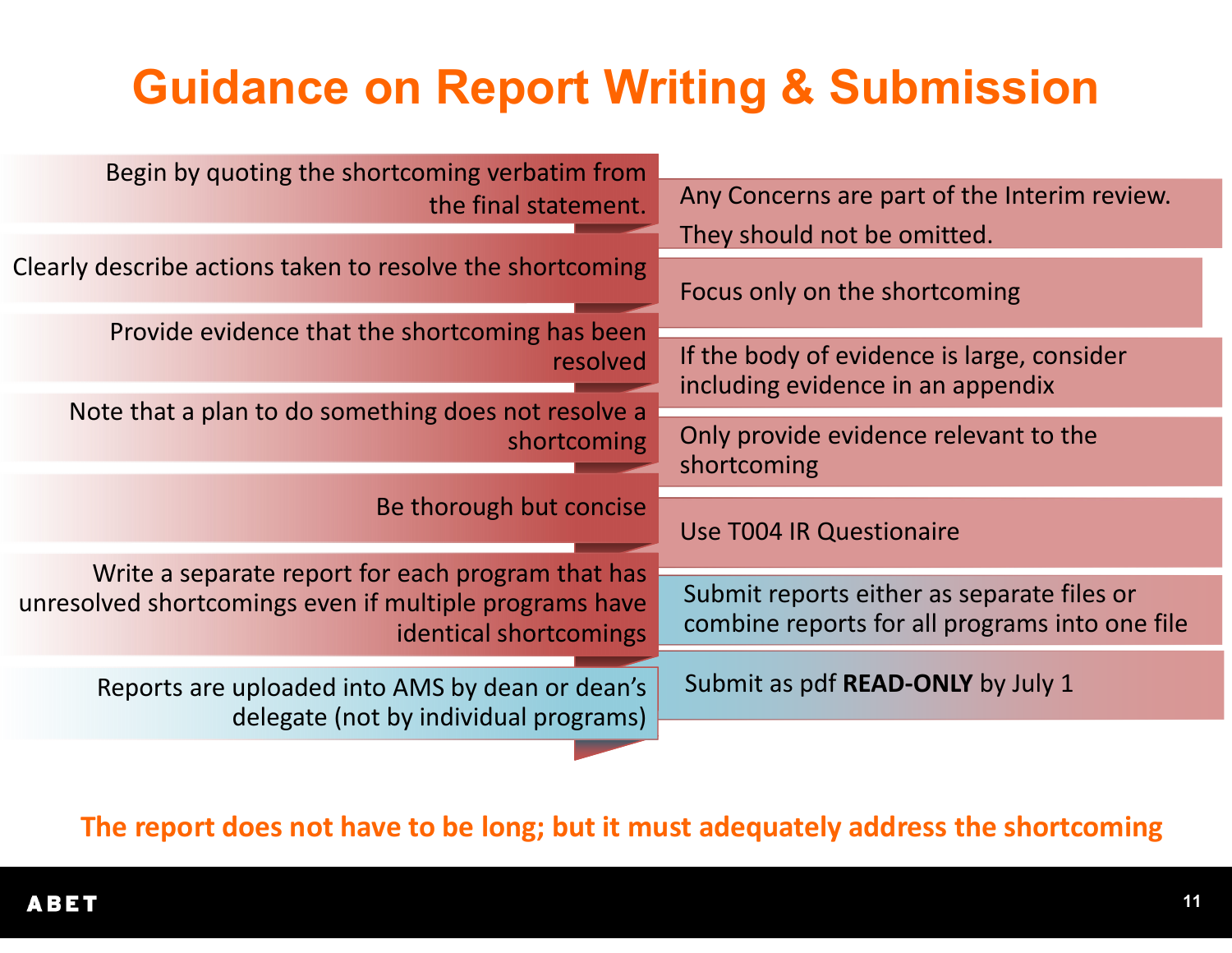## **Evaluations**

- $\bullet$  TC may contact institutional rep with questions to clarify content in report
	- $\bullet$  For example, "Please explain how the assessment data in Table 3 were obtained."
		- $\bullet$  This is *not* an opportunity for the institution to rewrite the interim report – just to give clarifications.
- $\bullet$ Focus is on shortcomings remaining from the prior review.
- $\bullet$  However, if a **new** issue(s) becomes obvious in the report; a new shortcoming may be cited.
	- • If there is no remedial action to strengthen the compliance with the criterion, the severity of the shortcoming may change, e.g., from Weakness to Deficiency.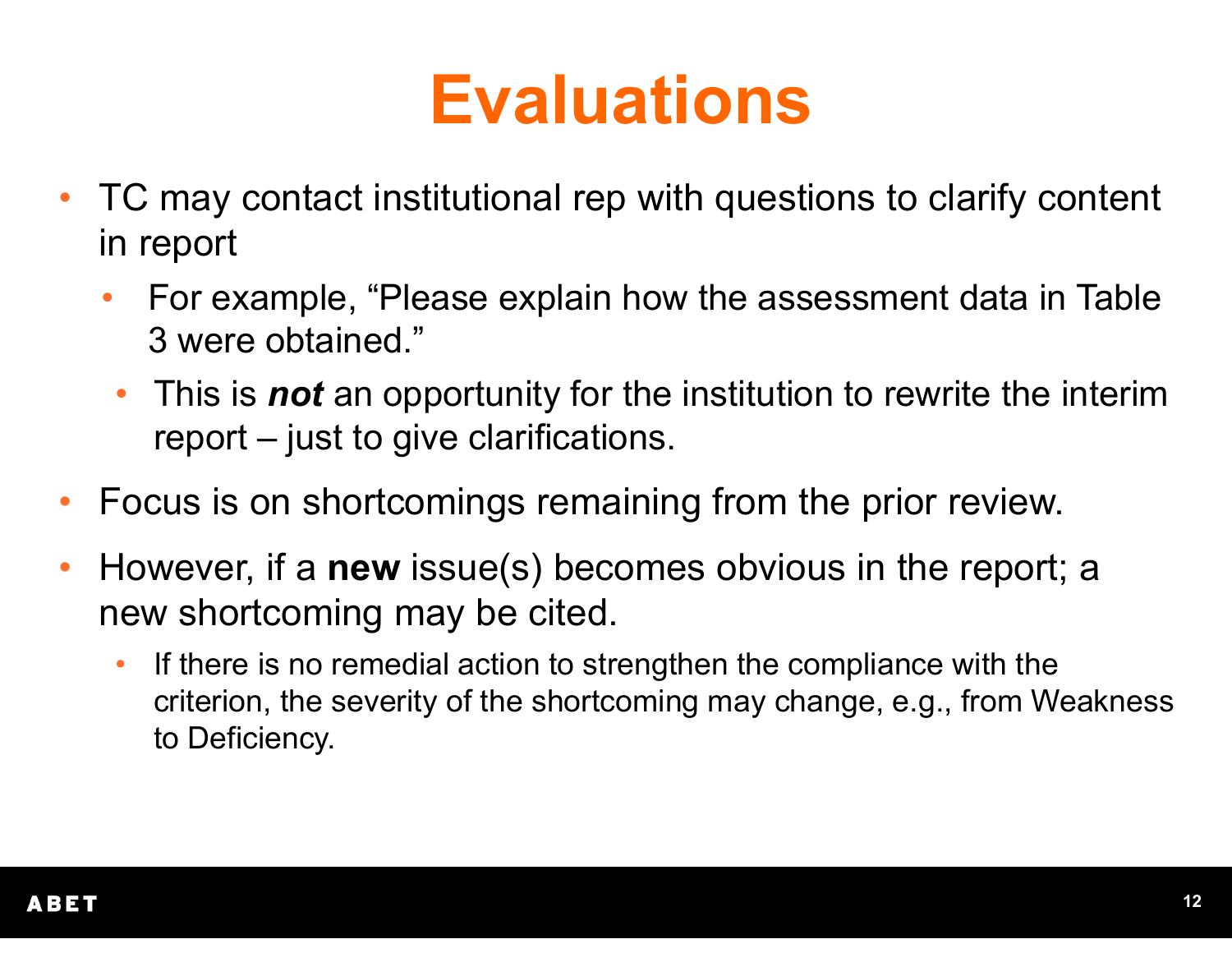### **Expectations and Examples: What is the TC or team looking for?**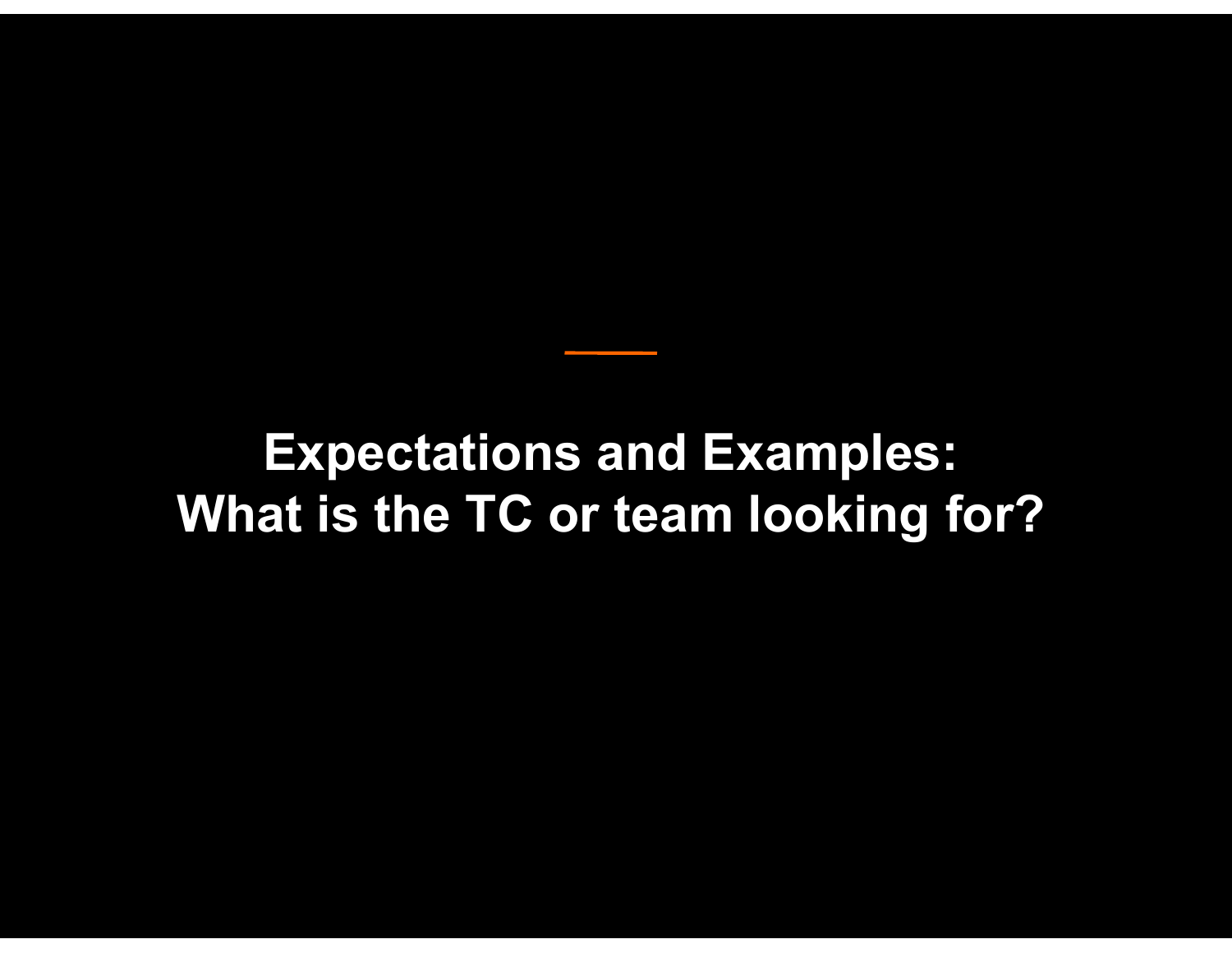### **Example: Criterion 1 Shortcoming**

- • *This criterion states: "Student progress must be monitored to foster success in attaining student outcomes, thereby enabling graduates to attain program educational objectives". In two of the six transcripts provided, students were able to take courses without appropriate prerequisites. There is a manual system in place that removes students from registered courses if prerequisite courses are not in place. Documentation was provided for only one of the two students that gave the reasons for approval of taking courses without the appropriate prerequisites.*
- • Examples of evidence to resolve shortcoming:
	- $\checkmark$  A revised process, implemented by the institution to automatically prevent students from registering for classes without proper prerequisites
	- **★ A revised overriding process** that requires documentation of justifications for overriding prerequisites
	- **✓ Documentation of** implementation of these changes
	- $\checkmark$ Sample of student transcripts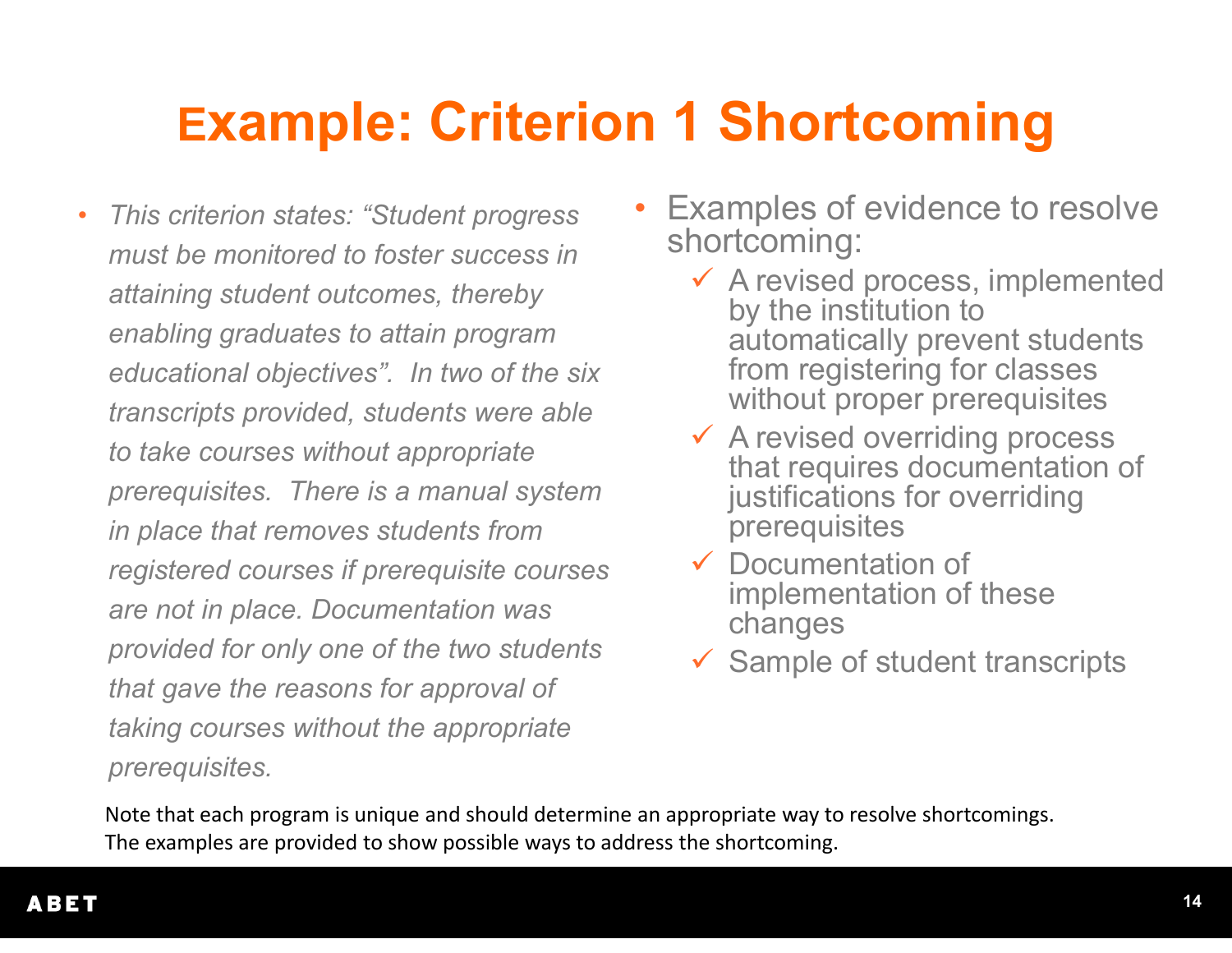### **Example: Criterion 4 Shortcoming**

- • *This criterion states: "The program must regularly use appropriate, documented processes for assessing and evaluating the extent to which the student outcomes are being attained. The results of these evaluations must be systematically utilized as input for the program's continuous improvement actions." The program had a detailed plan for assessing eleven student outcomes until it changed to five student outcomes two years ago. During this transition, ad hoc assessments were conducted, but resulting data were not evaluated to identify improvement actions.*
- • Examples of evidence to resolve shortcoming:
	- **► Documentation of continuous** improvement plan, containing information
		- $\checkmark$  Review cycle for each student outcome
		- ✓ Example of data collected
	- $\checkmark$  Data and evaluation results showing the level of attainment of outcomes using the continuous improvement process
	- $\checkmark$  Documentation of improvement actions identified and taken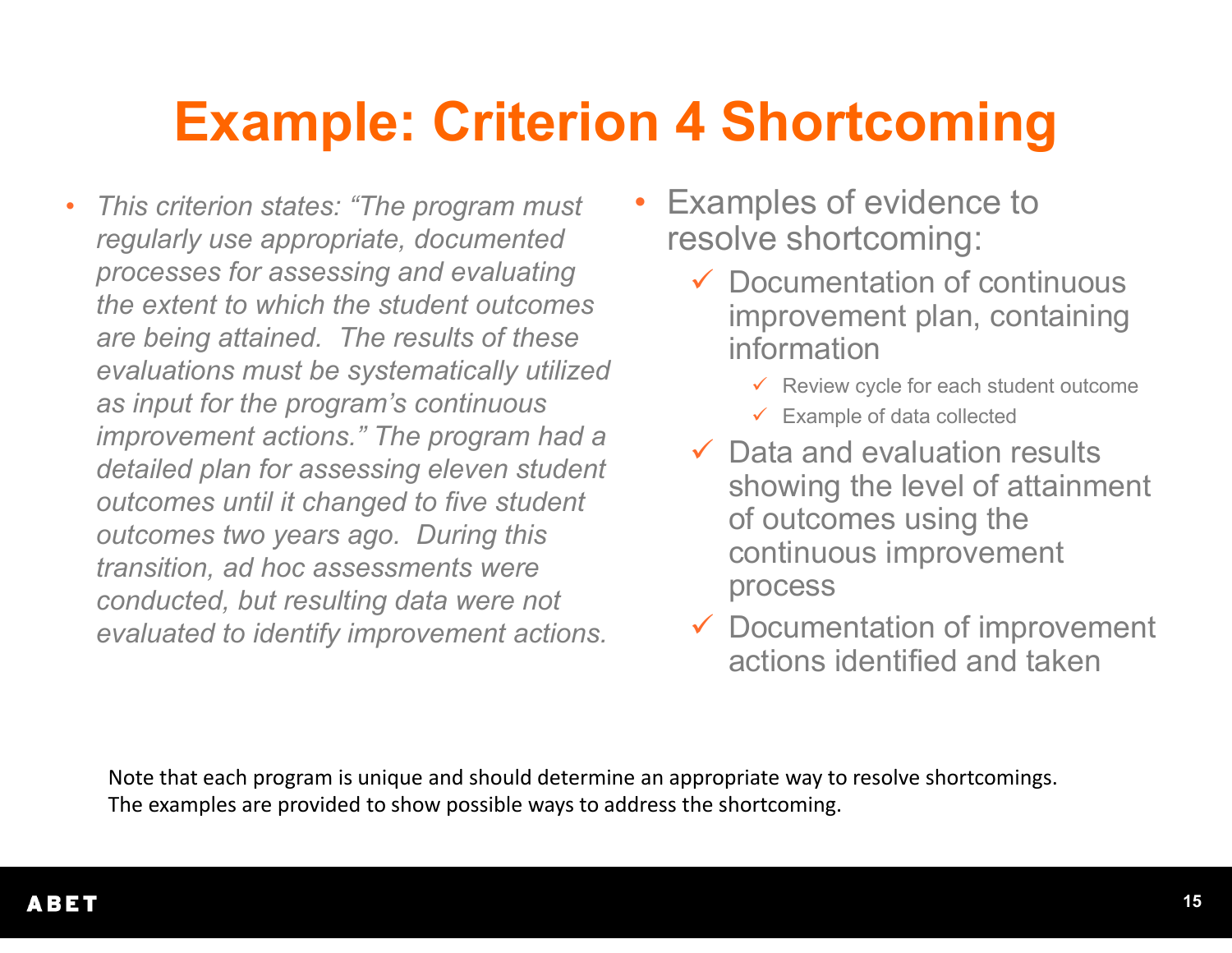## **Example: Criterion 5 Shortcoming**

- • *This Criterion 5(b) states: "Baccalaureate degree programs will include the application of integral and differential calculus or other mathematics above the level of algebra and trigonometry appropriate to the student outcomes and program educational objectives." During the visit, there was no evidence that could be identified in the curriculum of the application of mathematics above the level of algebra and trigonometry appropriate to the student outcomes of the program.*
- • Examples of evidence to resolve shortcoming:
	- $\checkmark$  Sample of course presentation or course work demonstrating the applications of mathematics above the level of algebra and trigonometry appropriate to the student outcomes
	- $\checkmark$  Examples of student work
	- $\checkmark$  Syllabus of required courses that include the application of mathematics above the level of algebra and trigonometry (Note: Syllabus alone may not be sufficient to resolve)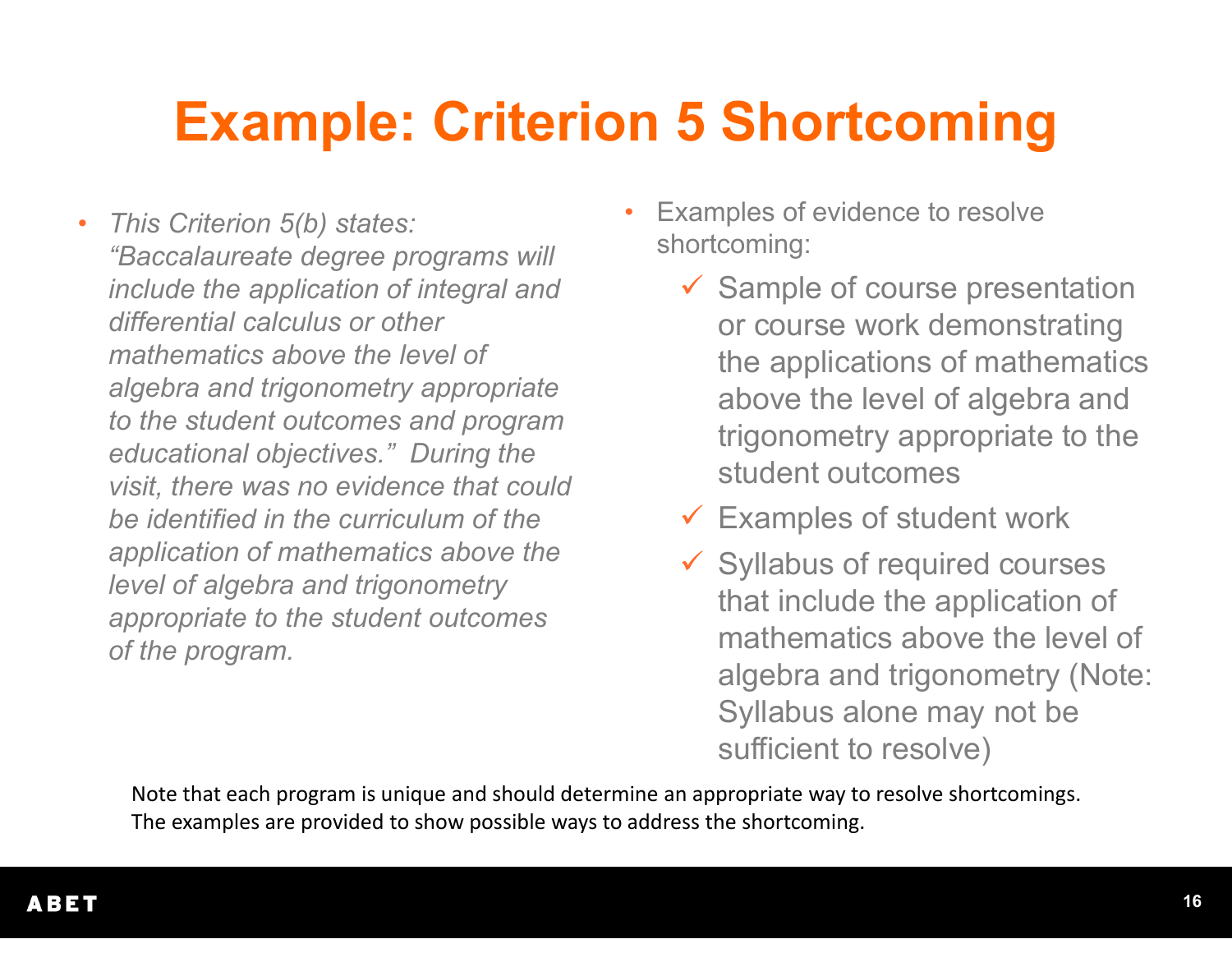## **Example: Criterion 7 Shortcoming**

- • *This Criterion states: "Modern tools, equipment, computing resources, and laboratories appropriate to the program must be available, accessible, and systematically maintained and upgraded to enable students to attain the student outcomes and to support program needs." The program uses laboratory equipment and instrumentation that is decades old and not compatible with modern industry equipment. Further, some application software products are over 15 years old and, as a result, not compatible with the version currently used in industry.*
- • Examples of evidence to resolve shortcoming:
	- Documentation of upgraded or updated equipment and software
	- $\checkmark$  Paid invoices verifying that the purchases have been made
	- $\checkmark$  Photographs showing the new equipment in service
	- $\checkmark$  Student work samples from relevant courses showing the upgraded software and equipment in use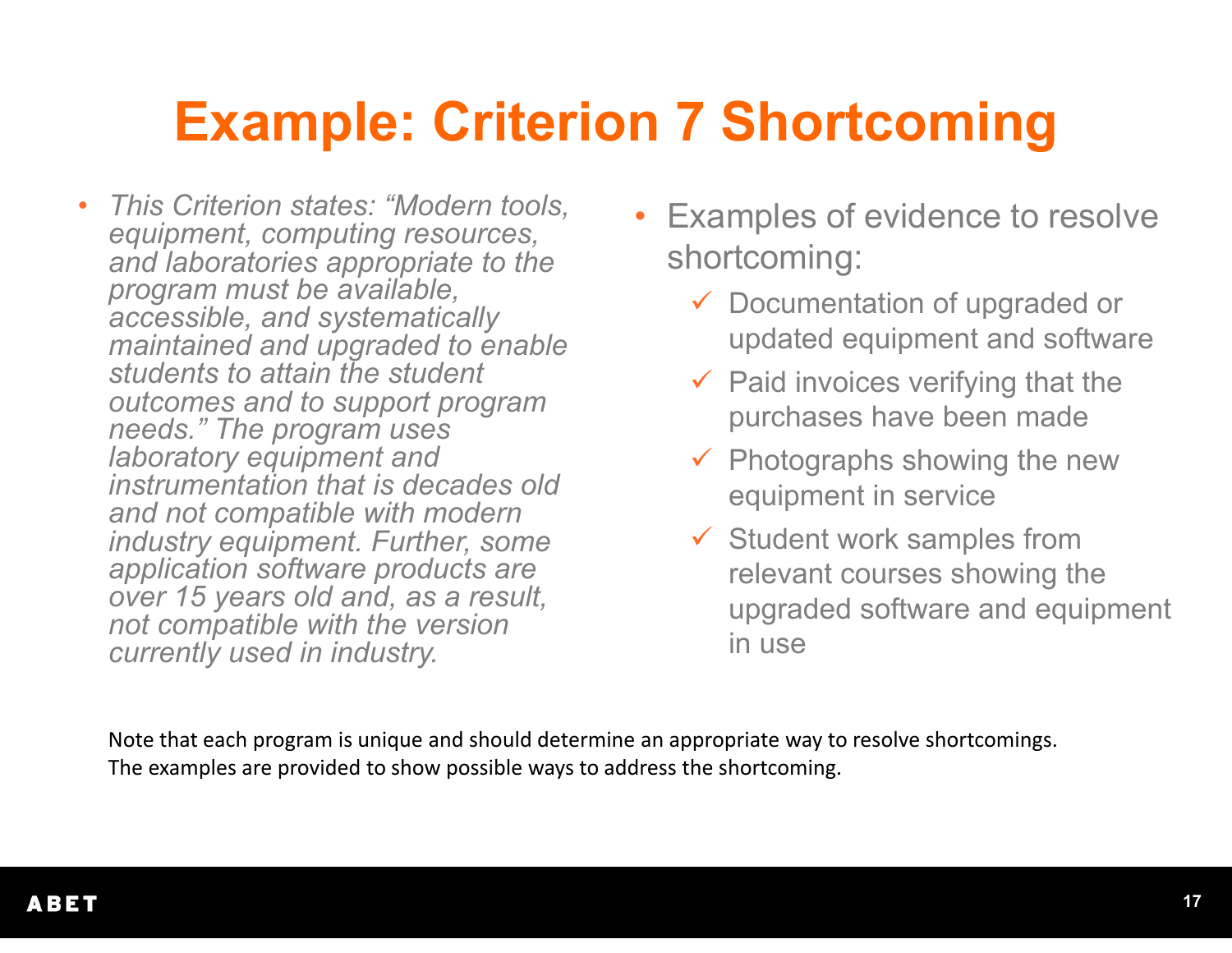### **Draft & Final Statements**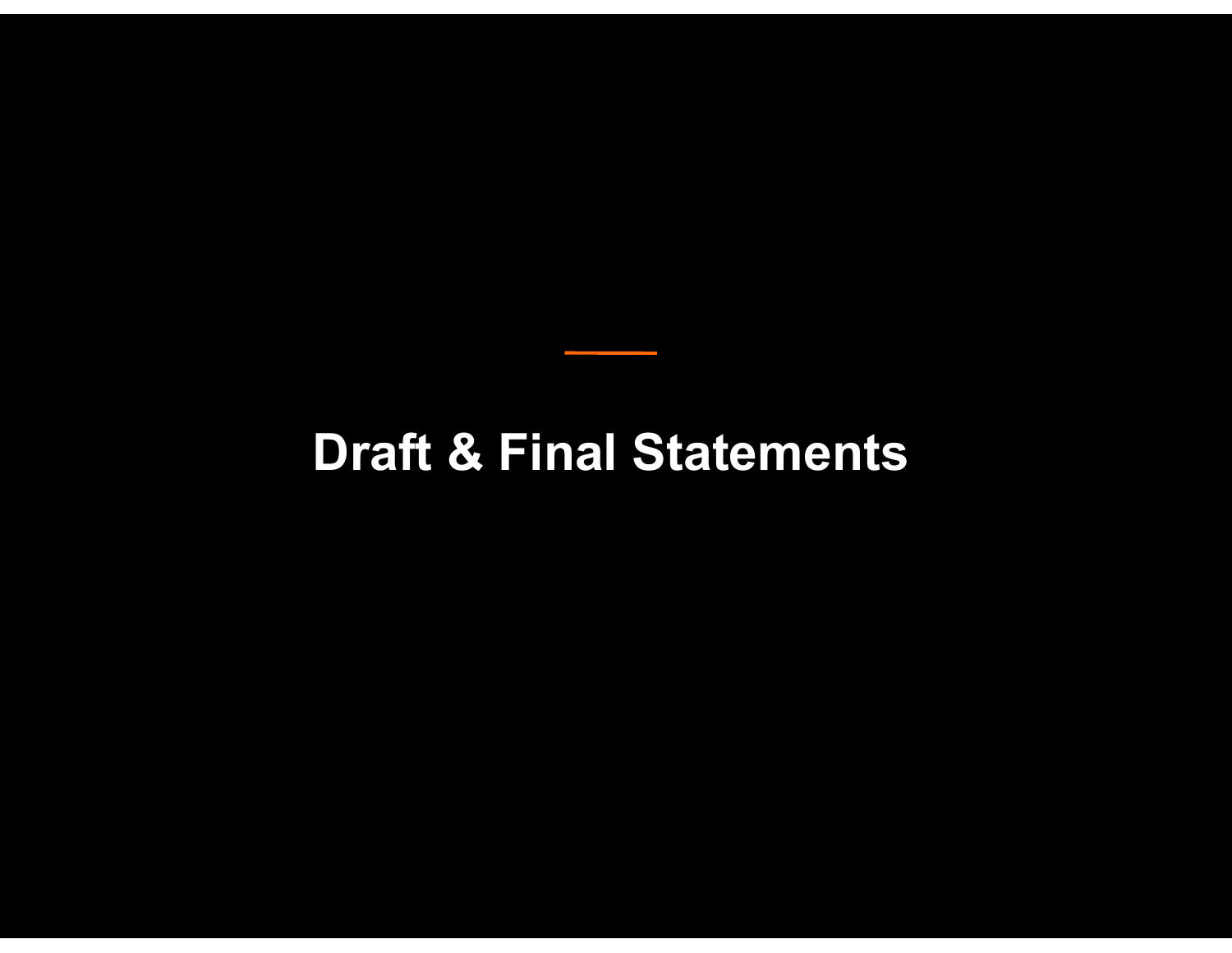## **Draft Statement**

- $\bullet$  Shortcoming information will be summarized; and the status from the previous Final Statement will be stated.
- $\bullet$  Evidence provided in the interim report will be described and evaluated relative to resolving the shortcoming.
- $\bullet$  The shortcoming status may remain, be resolved, or changed to a different level of severity.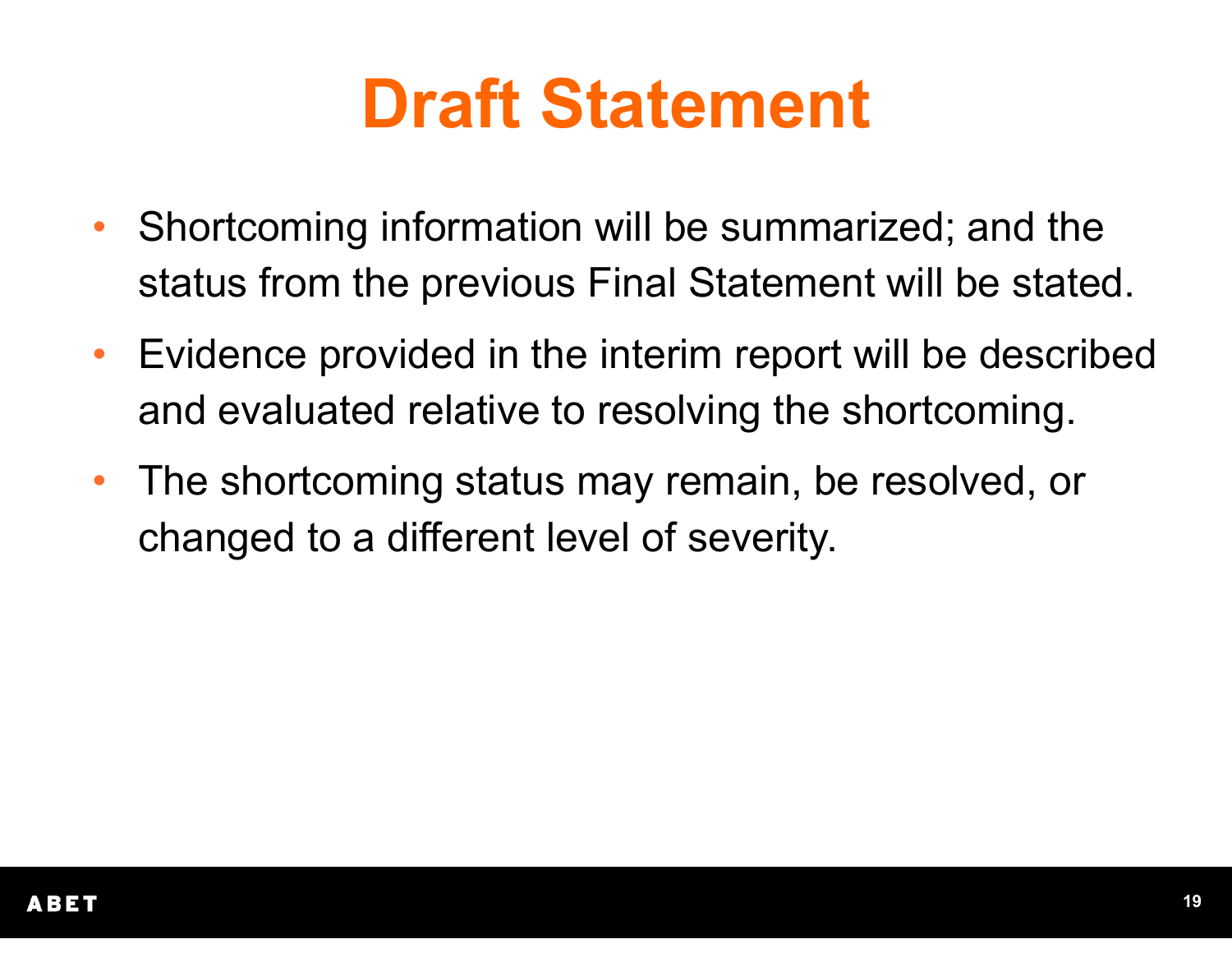### **What happens next?**

- If Weaknesses and Deficiencies are resolved, the action will be Report Extended (RE) or Show Cause Extended (SCE). Accreditation will extend until next general review.
- For an Interim Report, if Weaknesses remain, the accreditation action will be for another interim review (IR or IV).
- For a Show Cause Report, if Deficiencies remain, the accreditation action will be NA (not to accredit).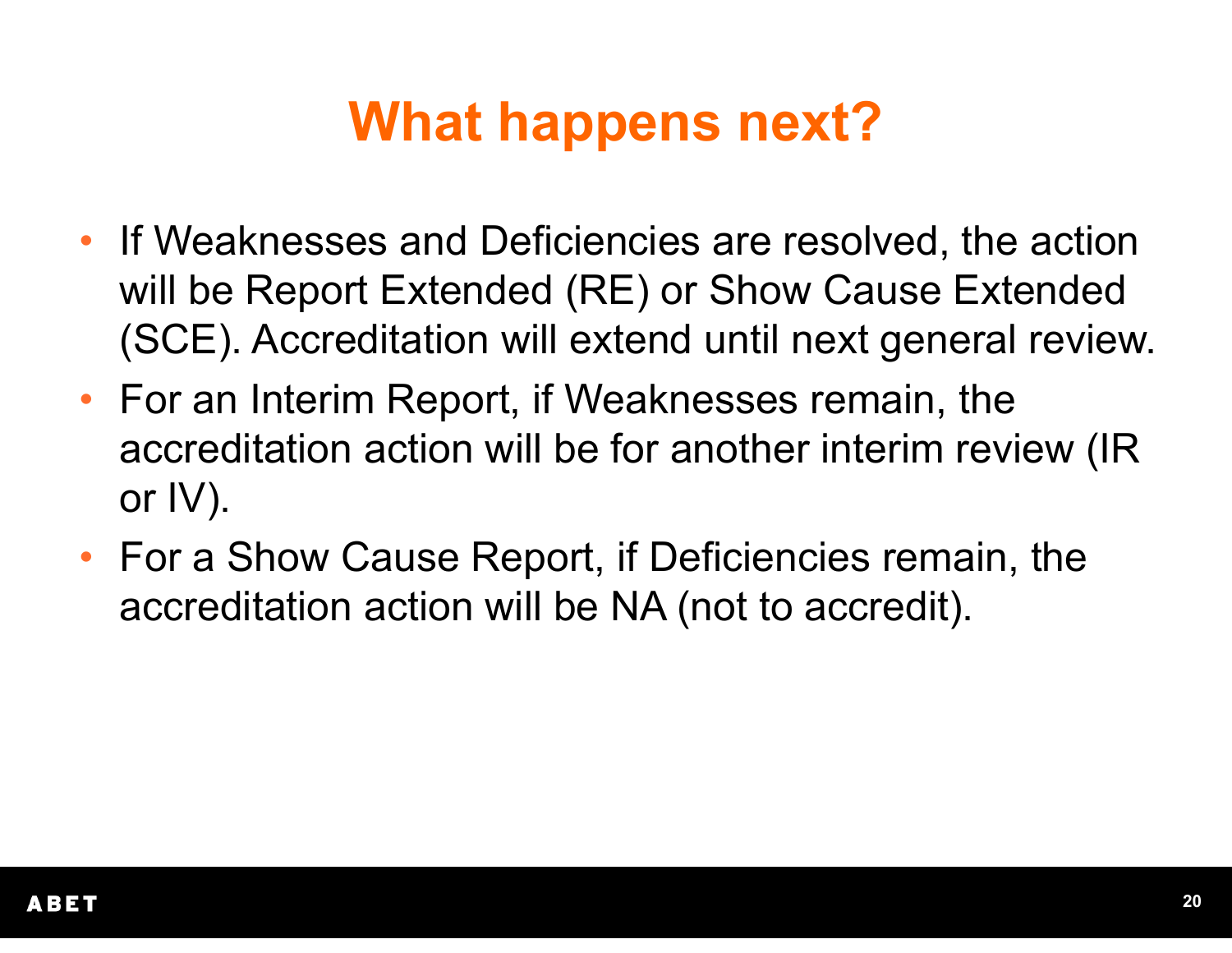## **Accreditation Action**



**ABET** 

\*Only "Not to Accredit" can be appealed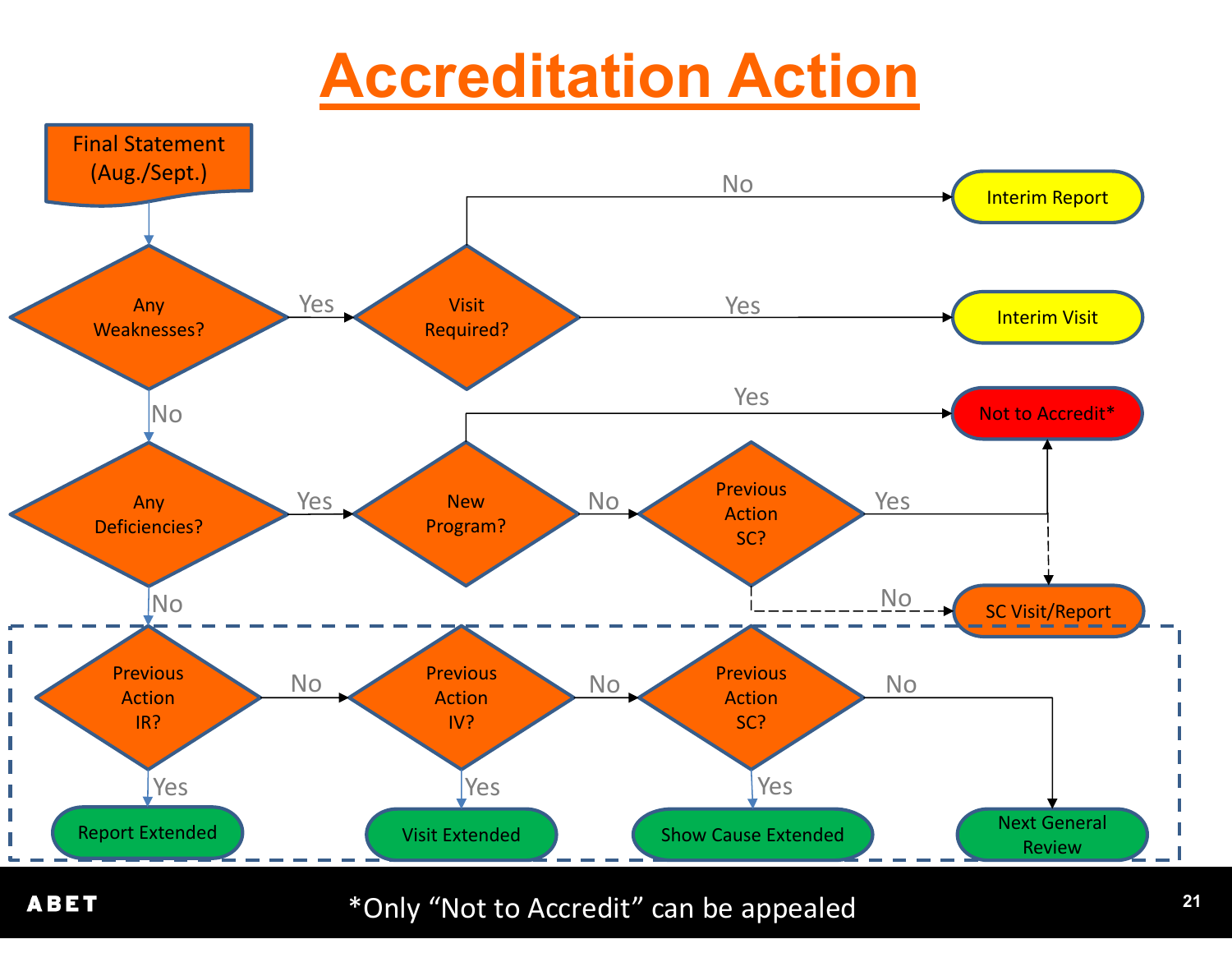## **Review with Visit**

Same review process as IR and SCR evaluations. Visit will provide more opportunities to resolve shortcoming.

- $\bullet$  Institution submits Interim Report by **July 1st.**
	- • Interim report should include what additional evidence the team should expect to see on the visit.
- TC works with institutional representative to determine visit dates after September 1st.
	- •Number of days depends on reason for visit.
	- • PEV(s) are assigned to visit along with TC. Usually, one PEV per program, but depends on the reason for the visit.
	- • New issues may become obvious during the visit resulting in additional shortcomings.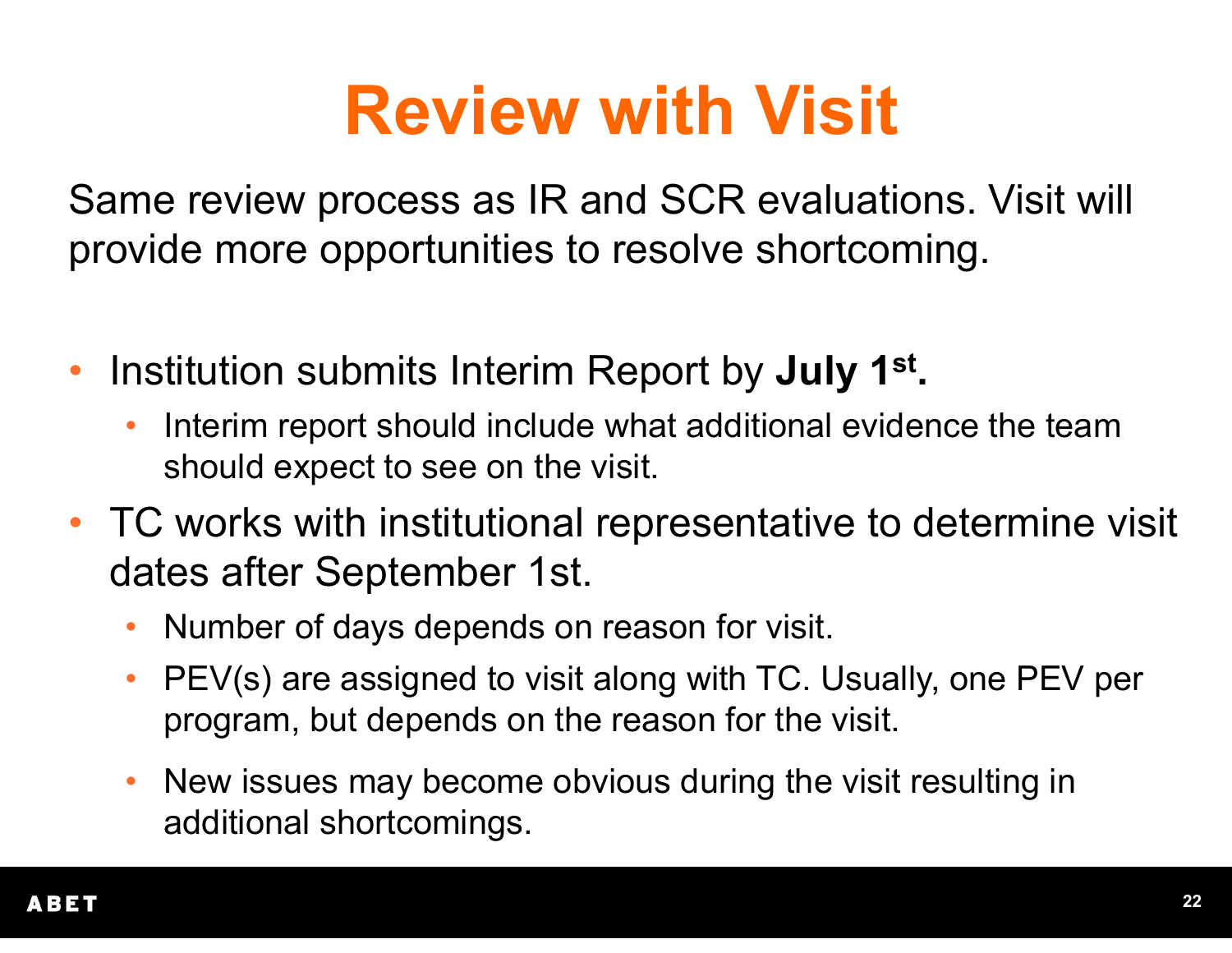## **Process for Visit**

Similar to General Review format with very targeted scope. The schedule for the Interim Visit reviews should focus on resolving shortcomings and will likely be abbreviated

- The team reports out on all programs with visit reviews at the Exit Meeting.
	- • Programs with reports only (IR or SCR) are not included in Exit Meeting. Programs requiring interim reports will follow normal interim report procedures.
- Institution will receive one Draft Statement for all programs.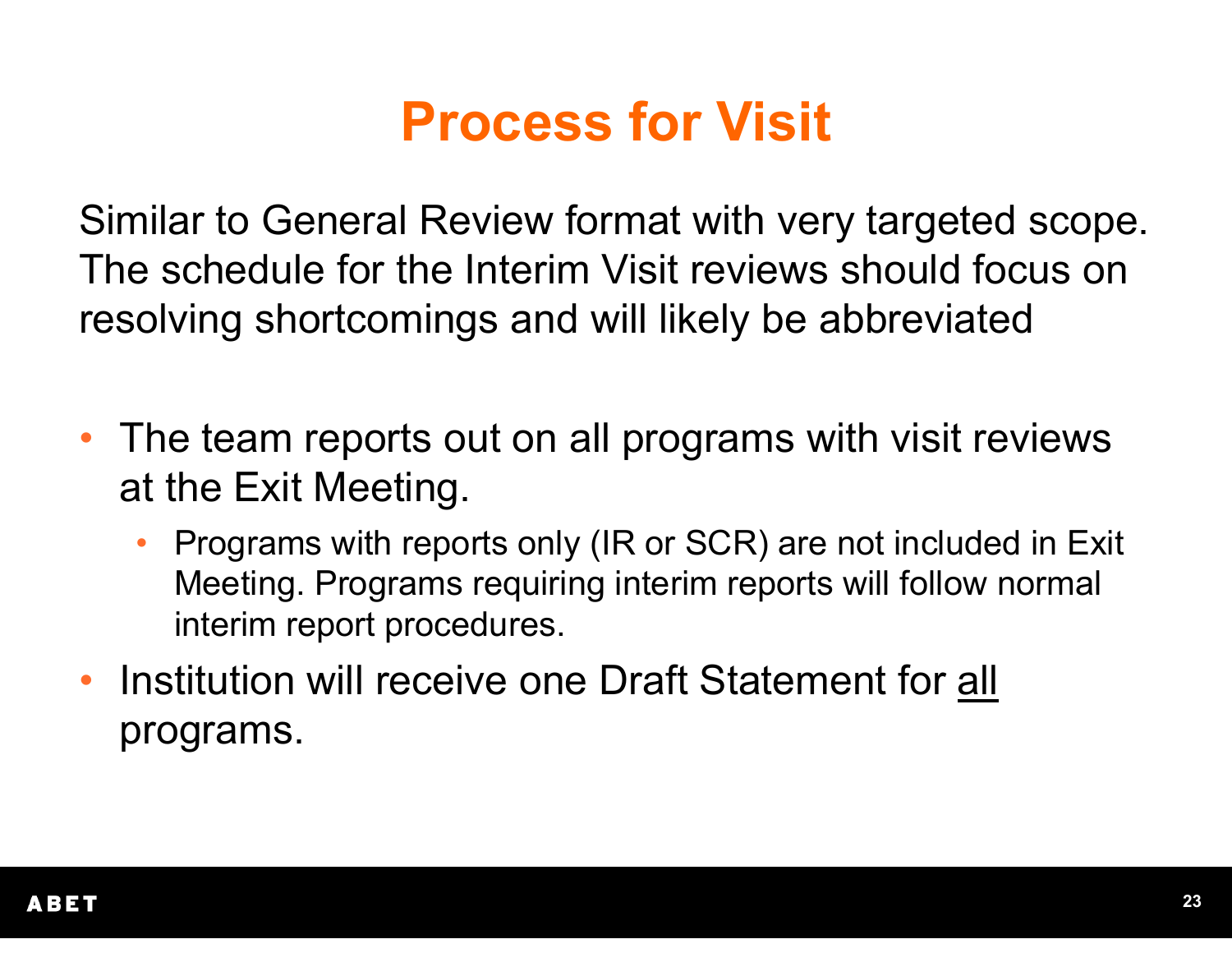## References

### https://www.abet.org/accreditation/accreditation-criteria/



#### **Accreditation Policy and Procedure Manuals**